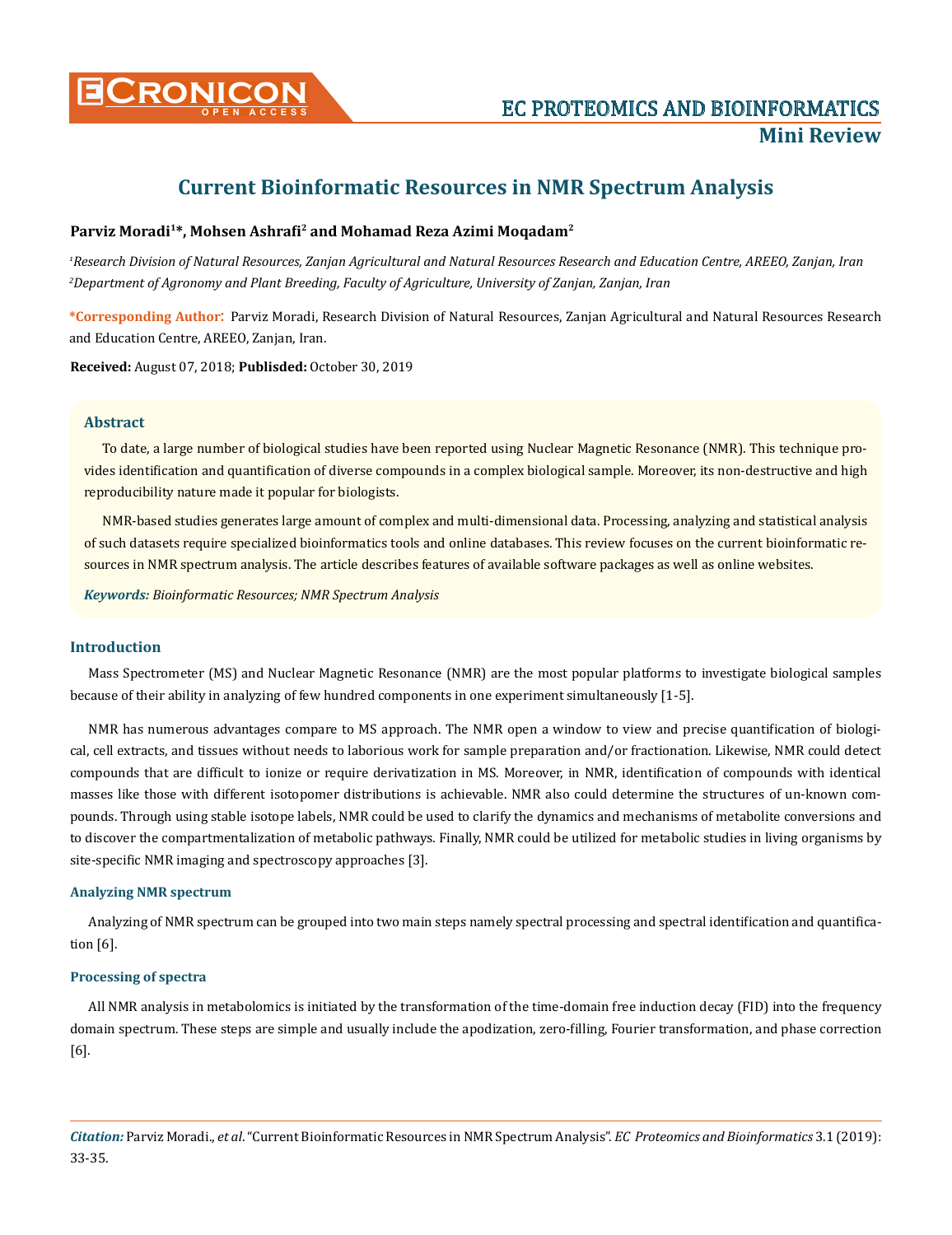#### **Identification of metabolites**

Identification of metabolites is one of the most important steps in metabolomics studies, since final results of such studies are based upon identification procedure. Advanced NMR techniques and subsequent analytical strategies are recommended for accurate metabolite identification in biological samples [7]. This step is carried out after processing steps. There are several methods for identification of metabolites including:

- a. Chemical shift of <sup>1</sup>H, coupling patterns (singlet, doublet, triplet, and etc.), and coupling constants (the distance between the doublet, the triplet, and etc.) [2].
- b. Cross-checking with reference databases and previously published data.
- c. Spiking (adding the small amounts of a pure metabolite to a sample before spectrum acquisition [8].
- d. Matching of standard spectrum to NMR spectrum [3].
- e. Two dimensional NMR (<sup>1</sup>H-<sup>13</sup>C HSQC, <sup>1</sup>H-<sup>1</sup>H TOCSY, <sup>1</sup>H-<sup>1</sup>H COSY) [3].

Some software packages and web sites which are used for processing of NMR spectrum and identification of metabolites are represented in table 1. The standard spectrum of some biological metabolites could also be accessed in table 2.

| <b>Software</b><br>name | Installable/web<br><b>based</b> | Free/commercial | 1D/2D | <b>Processing</b><br>ability | <b>Database</b> | <b>Automatic</b><br>identification | <b>Automatic</b><br>quantification |
|-------------------------|---------------------------------|-----------------|-------|------------------------------|-----------------|------------------------------------|------------------------------------|
| Chenomx                 | Installable                     | Commercial      | 1D    | ✓                            | ✓               | $\checkmark$                       | ✓                                  |
| mNOVA                   | Installable                     | Commercial      | 1D/2D | ✓                            | No              | No                                 | ✓                                  |
| Top Spin                | Installable                     | Commercial      | 1D/2D | ✓                            | ✓               | ✓                                  | ✓                                  |
| rNMR                    | Installable                     | Free            | 1D/2D | N <sub>0</sub>               | No              | No                                 | ✓                                  |
| ASICS                   | Installable                     | Free            | 1D    | N <sub>0</sub>               | ✓               | ✓                                  | ✓                                  |
| MetaboMiner             | Installable                     | Free            | 1D/2D | ✓                            | $\checkmark$    | ✓                                  | N <sub>o</sub>                     |
| MetaboHunter            | Web based                       | Free            | 1D    | No                           | No              | ✓                                  | No                                 |
| MMCD                    | Web based                       | Free            | 1D/2D | No                           | $\checkmark$    | ✓                                  | ✓                                  |
| <b>HMDB</b>             | Web based                       | Free            | 1D/2D | No                           | ✓               | $\checkmark$                       | No                                 |

*Table 1: Some of Software programs and web based algorithms developed for processing of NMR spectrum and identification of metabolites.*

| Data base name | <b>URL</b>                    | Number of<br><b>metabolites</b> | <b>Type of Spectra</b>                                            | <b>Free to Down-</b><br>load |
|----------------|-------------------------------|---------------------------------|-------------------------------------------------------------------|------------------------------|
| <b>BMRB</b>    | http://www.bmrb.wisc.edu/     | 906                             | 1H, 13C, DEPT 90, DEPT 135, J-resolve,<br>COSY, HSQC, TOCSY, HMBC |                              |
| <b>HMDB</b>    | http://www.hmdb.ca/           | 916                             | 1H, HSQC                                                          |                              |
| MMCD           | http://mmcd.nmrfam.wisc.edu/  | 794                             | 1H, DEPT 90, DEPT 135, J-resolve, COSY,<br>HSOC, TOCSY, HMBC      |                              |
| SpinCople      | http://emar.riken.jp/spincpl/ | 598                             | I-resolved                                                        | N <sub>0</sub>               |
| BML-NMR        | http://www.bml-nmr.org/       | 208                             | 1H, J-resolved                                                    |                              |

*Table 2: Database containing standard spectra [2].*